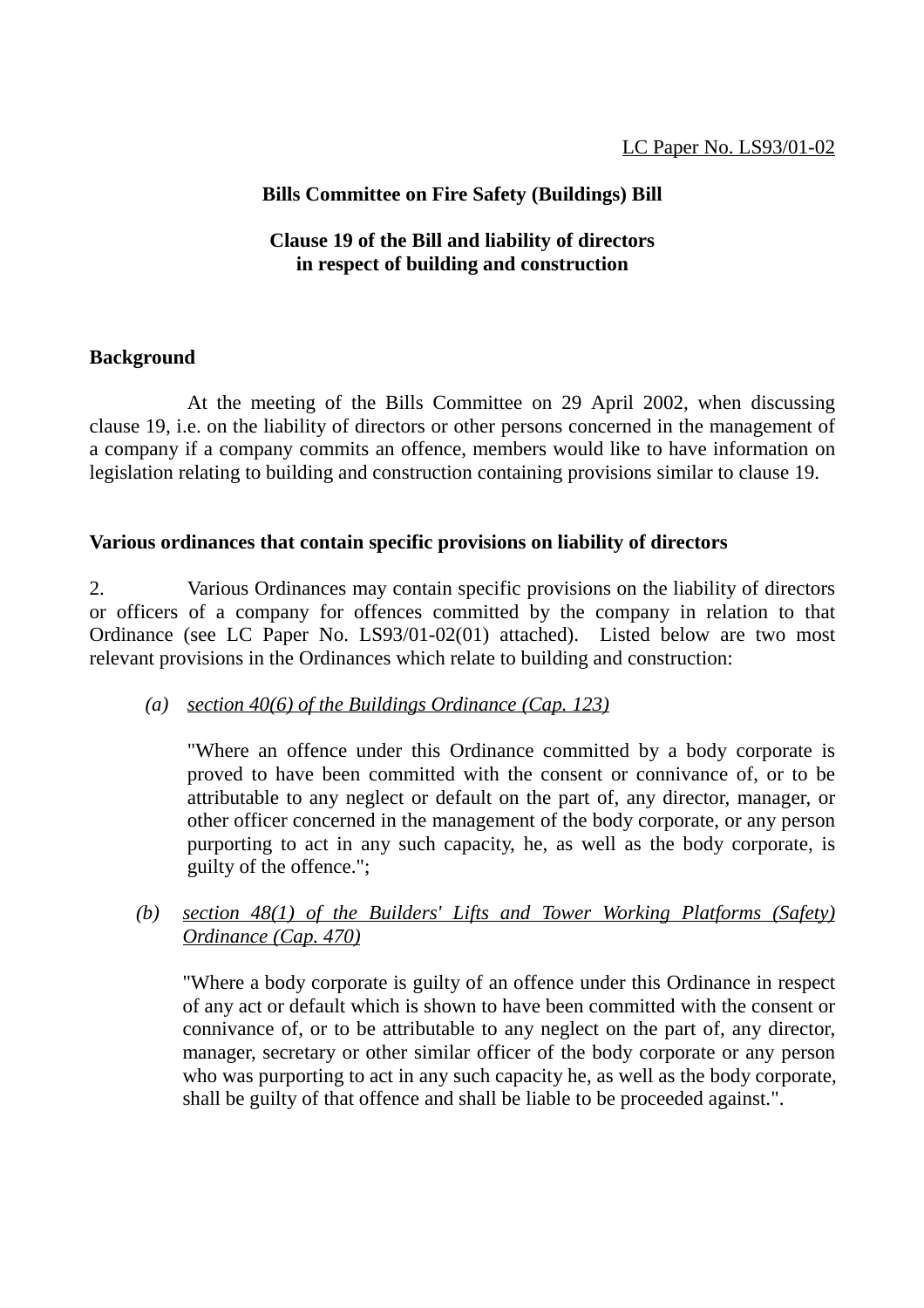#### **General provision on liability of directors**

3. In the absence of specific provisions on liability of directors in an Ordinance, there is a general provision in section 101E of the Criminal Procedure Ordinance (Cap. 221) which reads as follows :

> "Where a person by whom an offence under any ordinance has been committed is a company and it is proved that the offence was committed with the consent or connivance of a director or other officer concerned in the management of the company, or any person purporting to act as such director or officer, the director or other officer shall be guilty of the like offence."

4. According to the above provision, a director or other officer would only be liable if the prosecution can prove that he consents or connives at the offence committed by the company.

#### **Conclusion**

5. In cases where there is no specific provision provided in an Ordinance on the criminal liability of a director of a building and construction company in respect of crimes committed by that company, section 101E of the Criminal Procedure Ordinance may apply. In cases where specific provisions are provided, they are usually broader in scope than section 101E in terms of the liability of the directors concerned. In addition to imposing criminal liability on a director for his consent or connivance to the commission of an offence concerned, the specific provisions will sometimes impose liability in respect of a director's neglect or default.

Encls.

Prepared by Legal Service Division Legislative Council Secretariat 14 May 2002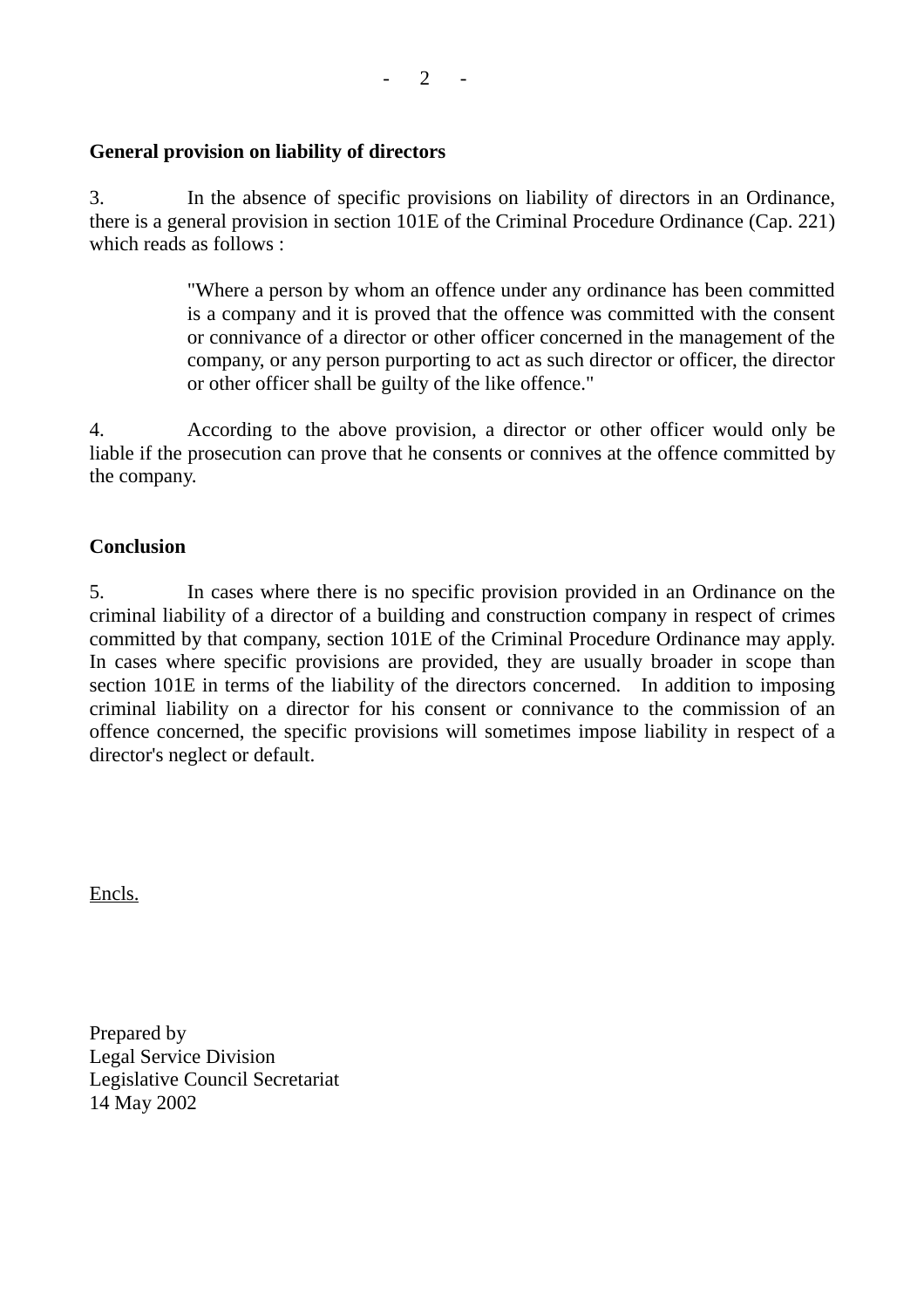# **Ordinances that contain specific provisions on liability of directors for an offence committed by a company**

| No(s) | <b>Ordinance</b>                                    | $Cap$ No | <b>Section No(s)</b> |
|-------|-----------------------------------------------------|----------|----------------------|
| 1.    | <b>Securities and Futures Commission Ordinance</b>  | 24       | 57                   |
| 2.    | <b>Trustee Ordinance</b>                            | 29       | 98                   |
| 3.    | <b>Companies Ordinance</b>                          | 32       | numerous<br>sections |
| 4.    | <b>Insurance Companies Ordinance</b>                | 41       | 57                   |
| 5.    | <b>Employment Ordinance</b>                         | 57       | 64B                  |
| 6.    | Factories and Industrial Undertakings Ordinance     | 59       | 14                   |
| 7.    | <b>Import and Export Ordinance</b>                  | 60       | 36A                  |
| 8.    | <b>Post Office Ordinance</b>                        | 98       | 37                   |
| 9.    | <b>Telecommunications Ordinance</b>                 | 106      | 32                   |
| 10.   | <b>Stamp Duty Ordinance</b>                         | 117      | 53                   |
| 11.   | <b>Buildings Ordinance</b>                          | 123      | 40(6)                |
| 12.   | Public Health and Municipal Services Ordinance      | 132      | 137                  |
| 13.   | <b>Antibiotics Ordinance</b>                        | 137      | 10                   |
| 14.   | Public Health (Animals and Birds) Ordinance         | 139      | 3                    |
| 15.   | <b>Gambling Ordinance</b>                           | 148      | 22                   |
| 16.   | <b>Legal Practitioners Ordinance</b>                | 159      | Schedule 2           |
| 17.   | <b>Money Lenders Ordinance</b>                      | 163      | 31                   |
| 18.   | Civil Aviation (Births, Deaths and Missing Persons) | 173      | $\overline{2}$       |
|       | Ordinance                                           |          |                      |
| 19.   | Crimes Ordinance                                    | 200      | 157                  |
| 20.   | Theft Ordinance                                     | 210      | 20                   |
| 21.   | Aerial Ropeways (Safety) Ordinance                  | 211      | 27B                  |
| 22.   | <b>Travel Agents Ordinance</b>                      | 218      | 49                   |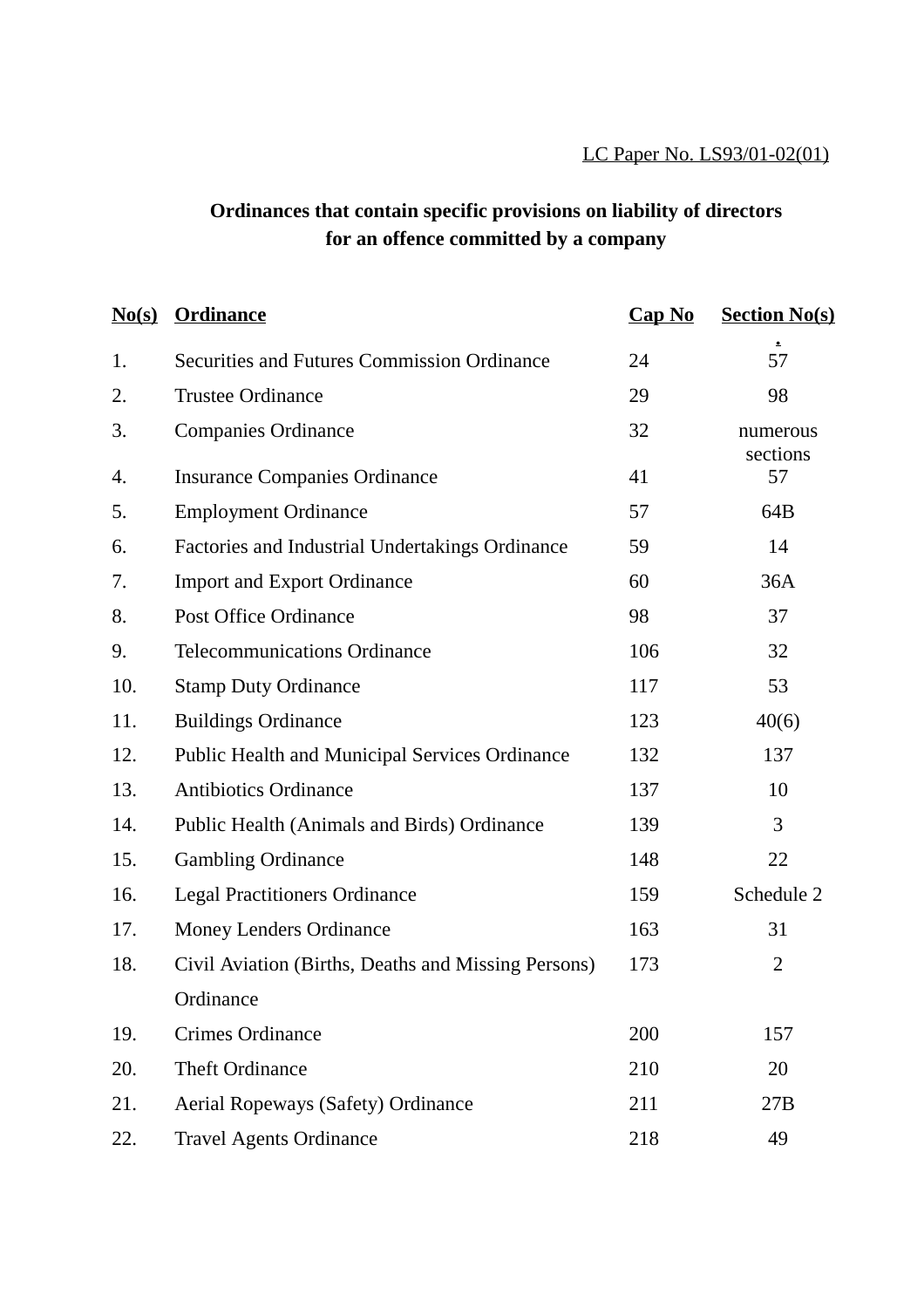| 23. | <b>Criminal Procedure Ordinance</b>                 | 221 | 101E           |
|-----|-----------------------------------------------------|-----|----------------|
| 24. | <b>Police Force Ordinance</b>                       | 232 | 67             |
| 25. | <b>Commodities Trading Ordinance</b>                | 250 | 110            |
| 26. | <b>Chit-Fund Businesses (Prohibition) Ordinance</b> | 262 | 9              |
| 27. | <b>Employee's Compensation Ordinance</b>            | 282 | 45D            |
| 28. | <b>Adoption Ordinance</b>                           | 290 | 24             |
| 29. | Dangerous Goods Ordinance                           | 295 | 16             |
| 30. | <b>Radiation Ordinance</b>                          | 303 | 23             |
| 31. | <b>Air Pollution Control Ordinance</b>              | 311 | 47A            |
| 32. | Protection of Non-Government Certificates of Origin | 324 | 8              |
|     | Ordinance                                           |     |                |
| 33. | Lifts and Escalators (Safety) Ordinance             | 327 | 28 & 29        |
| 34. | <b>Securities Ordinance</b>                         | 333 | 147            |
| 35. | Protection of Investors Ordinance                   | 335 | 7              |
| 36. | <b>Building Management Ordinance</b>                | 344 | 11, 27 & 40B   |
| 37. | Trading with the Enemy Ordinance                    | 346 | 12             |
| 38. | <b>Waste Disposal Ordinance</b>                     | 354 | 39             |
| 39. | <b>Pyramid Selling Prohibition Ordinance</b>        | 355 | $\overline{4}$ |
| 40. | <b>Water Pollution Control Ordinance</b>            | 358 | 10A            |
| 41. | Dangerous Goods (Consignment by Air)(Safety)        | 384 | 5              |
|     | Ordinance                                           |     |                |
| 42. | Securities (Insider Dealing) Ordinance              | 395 | 16 & 34        |
| 43. | Securities (Disclosure of Interests) Ordinance      | 396 | 48             |
| 44. | <b>Electricity Ordinance</b>                        | 406 | 56             |
| 45. | Merchant Shipping (Liability and Compensation for   | 414 | 30             |
|     | <b>Oil Pollution</b> ) Ordinance                    |     |                |
| 46. | Toys and Children's Products Safety Ordinance       | 424 | 26             |
| 47. | <b>Occupational Retirement Schemes Ordinance</b>    | 426 | 82             |
| 48. | <b>Amusement Rides (Safety) Ordinance</b>           | 449 | 36             |
| 49. | Organized and Serious Crimes Ordinance              | 455 | 24D            |
| 50. | <b>Consumer Goods Safety Ordinance</b>              | 456 | 27             |